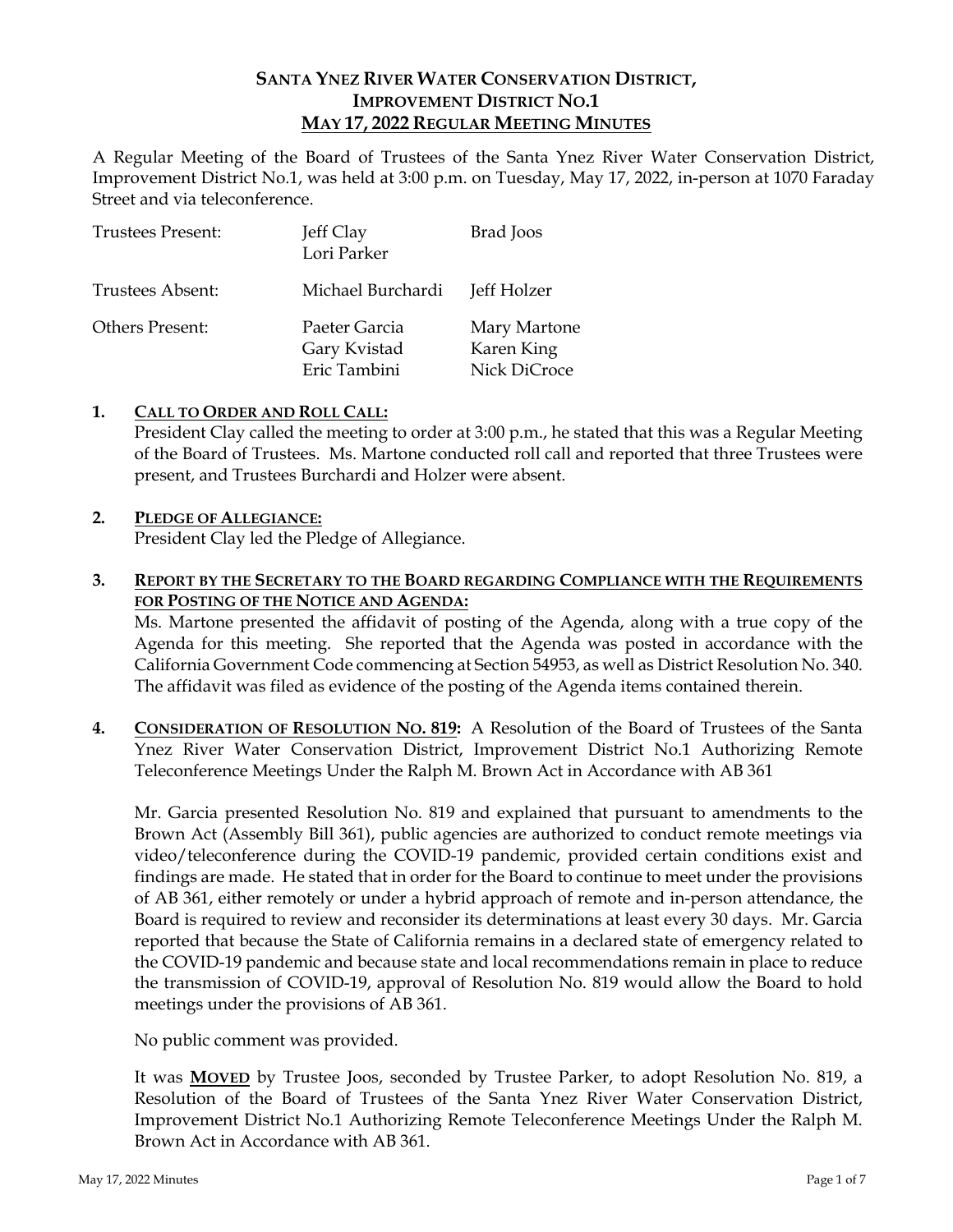The Resolution was adopted and carried by the following 3-0-0 roll call vote:

| <b>AYES, Trustees:</b>    | Jeff Clay                         |
|---------------------------|-----------------------------------|
|                           | Brad Joos                         |
|                           | Lori Parker                       |
| <b>NOES, Trustees:</b>    | None                              |
| <b>ABSTAIN, Trustees:</b> | None                              |
| <b>ABSENT, Trustees:</b>  | Michael Burchardi and Jeff Holzer |

## **5. ADDITIONS OR CORRECTIONS, IF ANY, TO THE AGENDA:**

There were no additions or corrections to the Agenda.

#### **6. PUBLIC COMMENT:**

President Clay welcomed any members of the public participating remotely and offered time for members of the public to speak and address the Board on matters not on the agenda. Mr. Garcia reported that no written comments were submitted to the District for the meeting. Mr. Nick DiCroce provided comment to the Board.

# **7. CONSIDERATION OF THE MINUTES OF THE REGULAR MEETING OF APRIL 19, 2022:**

The Regular Meeting Minutes from April 19, 2022 were presented for consideration.

President Clay asked if there were any changes or additions to the Regular Meeting Minutes of April 19, 2022 as presented. No changes or additions were requested.

It was **MOVED** by Trustee Joos, seconded by Trustee Parker, and carried by a 3-0-0 roll call vote, with Trustees Burchardi and Holzer absent, to approve the April 19, 2022 Minutes as presented.

#### **8. CONSENT AGENDA:**

The Consent Agenda Report was provided in the Board packet.

Mr. Garcia reviewed the Consent Agenda materials for the month of April.

It was **MOVED** by Trustee Joos, seconded by Trustee Parker, and carried by a 3-0-0 roll call vote, with Trustees Burchardi and Holzer absent, to approve the Consent Agenda.

#### **9. MANAGER REPORTS - STATUS, DISCUSSION, AND POSSIBLE BOARD ACTION ON THE FOLLOWING SUBJECTS:**

# **A. DISTRICT ADMINISTRATION**

copy.

- 1. Financial Report on Administrative Matters
	- a) Presentation of Monthly Financial Statements Revenues and Expenses Ms. Martone announced that the Financial Statements were emailed to the Board members earlier that afternoon and posted on the District's website in the Board packet materials for any members of the public wishing to follow along or receive a

Ms. Martone reviewed the Statement of Revenues and Expenses for the month of April. She highlighted various line-items related to revenue and expense transactions that occurred during the month and also referenced the Fiscal Year to Date Statement of Revenues and Expenses that provides a budget to actual snapshot from July to April. Ms. Martone reported that the District revenues exceeded the expenses by \$576,025.15 and the year-to-date net income is \$2,634,999.01.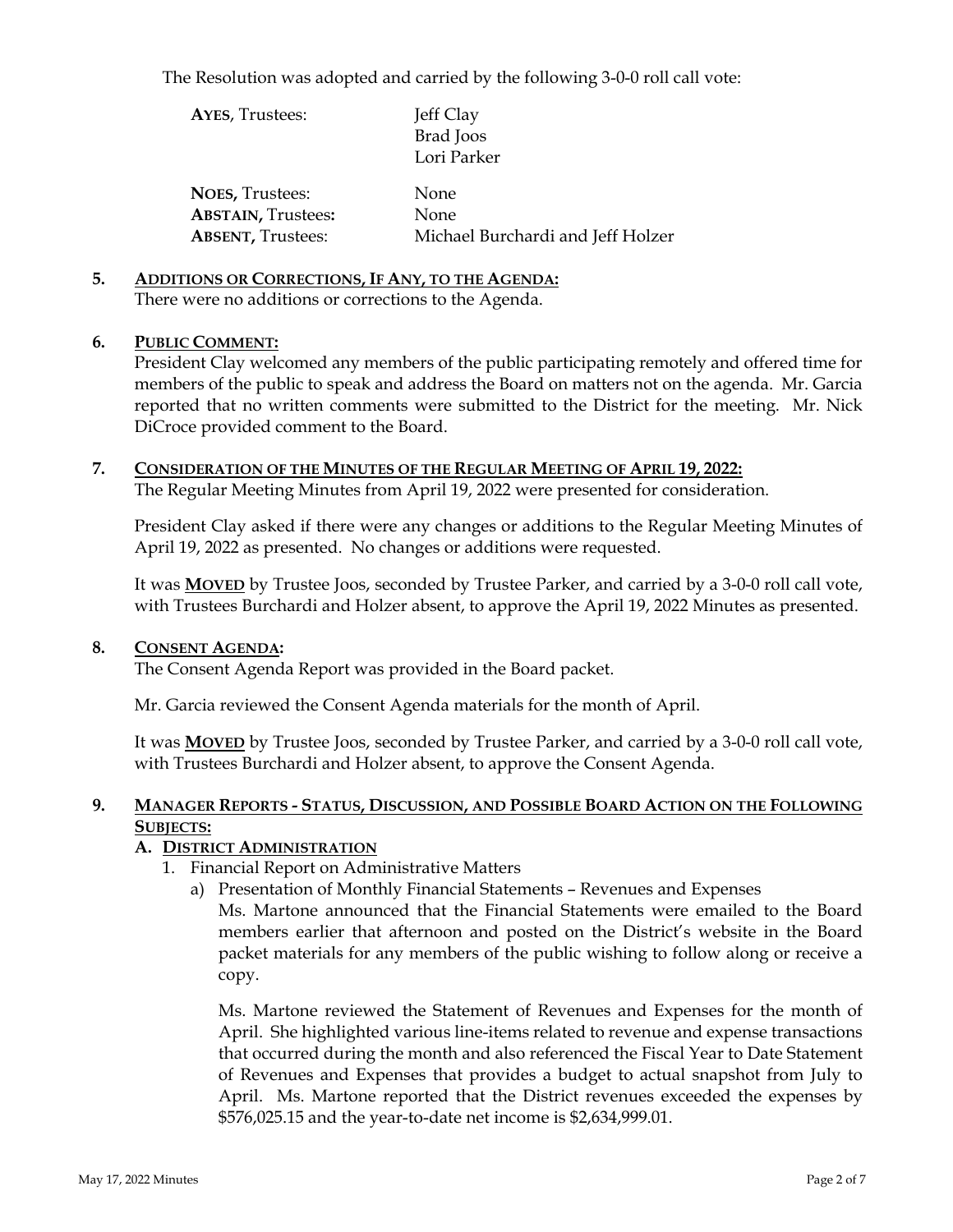b) Approval of Accounts Payable

Ms. Martone announced that the Warrant List was emailed to the Board members this afternoon and posted on the District's website in the Board packet materials for any member of the public wishing to follow along or receive a copy.

The Board reviewed the Warrant List which covered warrants 24471 through 24522 in the amount of \$2,477,415.41.

It was **MOVED** by Trustee Joos, seconded by Trustee Parker, and carried by a 3-0-0 roll call vote, with Trustees Burchardi and Holzer absent, to approve the Warrant List for April 20, 2022 through May 17, 2022.

2. Fiscal Year 2022/2023 Preliminary Budget

The Board packet included materials for the Preliminary Budget for FY 2022/2023, including a staff report and line-item details.

Mr. Garcia reported that management prepared a PowerPoint presentation providing an overview and highlights of the Preliminary Budget, which would be presented by Ms. Martone. He reported that the staff report, and fiscal year 2022/2023 Preliminary Budget have been made available on the District website and was being presented for consideration, discussion and comments. Mr. Garcia expressed his appreciation and compliments to District staff for their hard work and collaboration in preparing the preliminary budget.

Ms. Martone provided a PowerPoint presentation, which included the budget process, reporting, budget and reserve fund background, and budget categories. Ms. Martone reported that revenues are anticipated to be sufficient to meet the District's Operations  $\&$ Maintenance expenses, General & Administrative expenses, Debt Service obligations, Other expenses, and proposed Capital Improvement Program projects forecasted for FY 2022/2023, with a net revenue balance of \$279,031 to be added to the District Reserves. She also highlighted the fact that the final payment for the Series A 2004 bond will be made in FY 2023 pursuant to the terms of the bond indenture.

Mr. Garcia stated that the last rate adjustment pursuant to the 2016 Water Rate Schedule went into effect on July 1, 2021 and is assumed to remain in effect for the proposed FY 2022/2023 Preliminary Budget. He reported that the Preliminary Budget also assumes no increase in the \$875,000 Special Assessment/Ad Valorem Tax, even though the authorized limit for FY 2022/2023 is \$2,300,918.

Board discussion ensued on topics such as the historical and current amount of the Special Assessment/Ad Valorem Tax, reduction of DWR/CCWA fixed costs, USBR costs, reserve balances, and water sales.

Mr. Garcia asked that the Board review the 2022/2023 Preliminary Budget and provide any comments or questions to management by early June for possible incorporation into the 2022/2023 Final Budget which will be presented at the June Board meeting.

President Clay asked if there was any public comment on the Preliminary Budget. There was no public comment.

The Board thanked Mr. Garcia, Ms. Martone, and District staff for their hard work in preparing the FY 2022/2023 Preliminary Budget.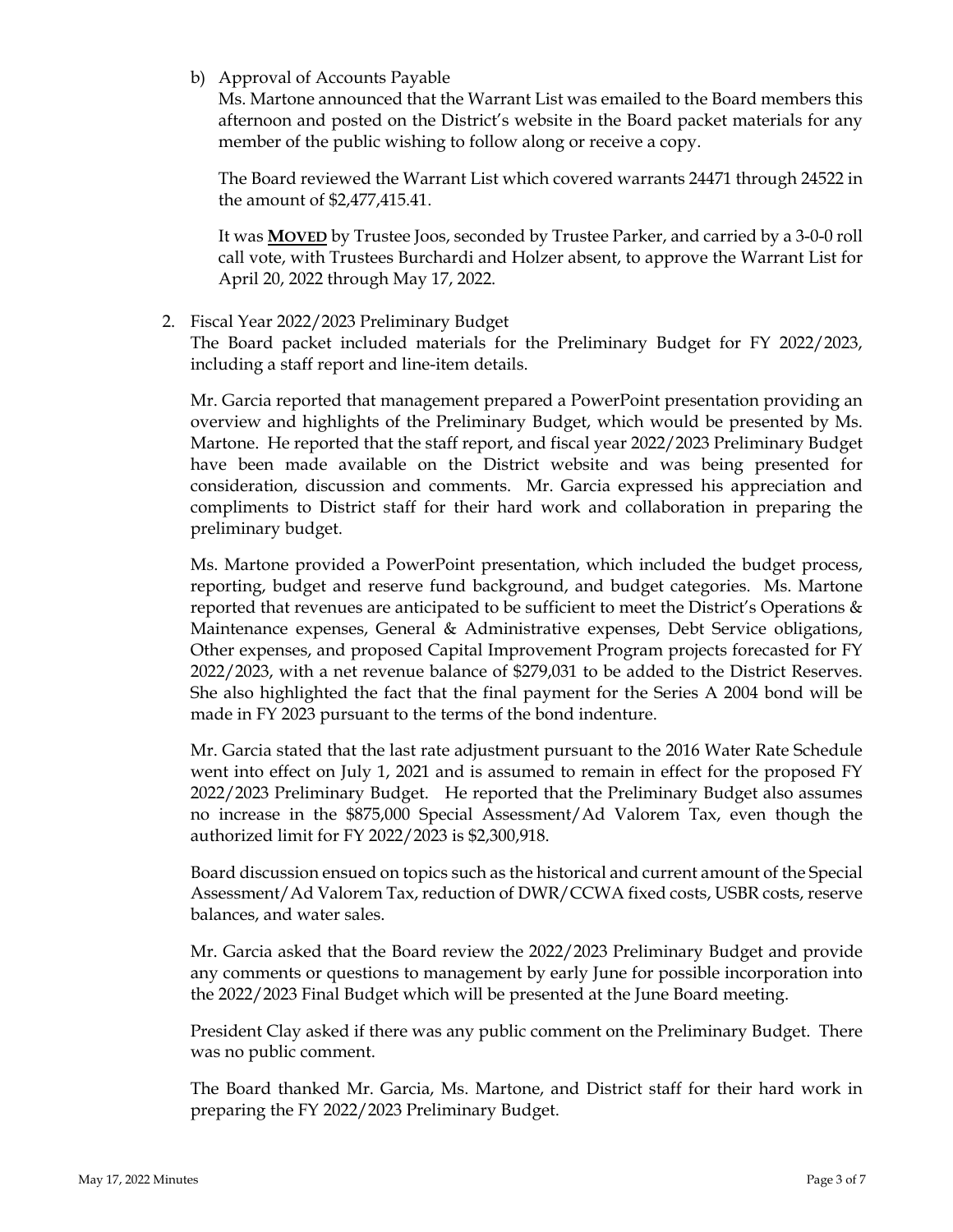- 3. Setting the Appropriation Limit for the 2022/2023 Fiscal Year Article XIIIB (Proposition 13)
	- a) California Department of Finance Calculations for 2022/2023 Appropriation Limitations and Authorization to Post Notice and make Public the 2022/2023 Appropriation Limitation Calculation

The Board packet included the May 2022 California Department of Finance letter regarding the FY 2022/2023 Appropriation Limitation Calculation, Price Factor, and Population Information.

Mr. Garcia explained that in connection with establishing an annual appropriation, certain language must be read verbatim into the public record, as follows: *"Pursuant to Section 7910 of the California Government Code, a resolution will be presented for adoption by the board of Trustees at its Regular Meeting on June 21, 2022, which will set the limitations on appropriations for fiscal year 2022/2023 under Article XIIIB of the Constitution of the State of California (Proposition 13), and that the documentation used in determining the appropriation limitations will be available at the District office and on the District's website for examination by the public for at least 15 days prior to the adoption of the proposed resolution."* 

Mr. Garcia explained the appropriation calculation provided by the California Department of Finance and how the calculations are applied to the District's Ad Valorem Special Tax Assessment limitations. He indicated that based on the computations for the appropriation limitation, the District's FY 2022/2023 maximum assessment amount is \$2,300,918. Mr. Garcia explained that this year the per capita personal income factor was 7.55% and the County population change factor was 0.14%. He stated that although the District can set the Special Assessment up to the maximum amount, the FY 2022/2023 Preliminary Budget proposes no increase this year, with the assessment to remain at \$875,000.

Mr. Garcia requested Board authorization for the Secretary to the Board of Trustees to post the Public Notice setting forth the appropriation limit and calculation factors. He reported that the Public Notice and FY 2022/2023 appropriation limitation calculation would be posted at the District Office and on the District's website, beginning May 18, 2022, and published in the local newspaper on or about June 9, 2022 and June 16, 2022. The Board reviewed the Public Notice.

It was **MOVED** by Trustee Clay, seconded by Trustee Joos, and carried by a 3-0-0 roll call vote, with Trustees Burchardi and Holzer absent, to authorize the Secretary to the Board to post and publish the Public Notice to set the Fiscal Year 2022/2023 limit of appropriations pursuant to Article XIIIB of the California Constitution.

- b) Review of Draft Resolutions to be presented for adoption at the June 21, 2022 Board Meeting
	- 1. Draft Resolution No. XXX: A Resolution of the Board of Trustees of the Santa Ynez River Water Conservation District, Improvement District No.1 Establishing the Appropriation Limit for Fiscal Year 2022/2023 Pursuant to Article XIIIB of the California Constitution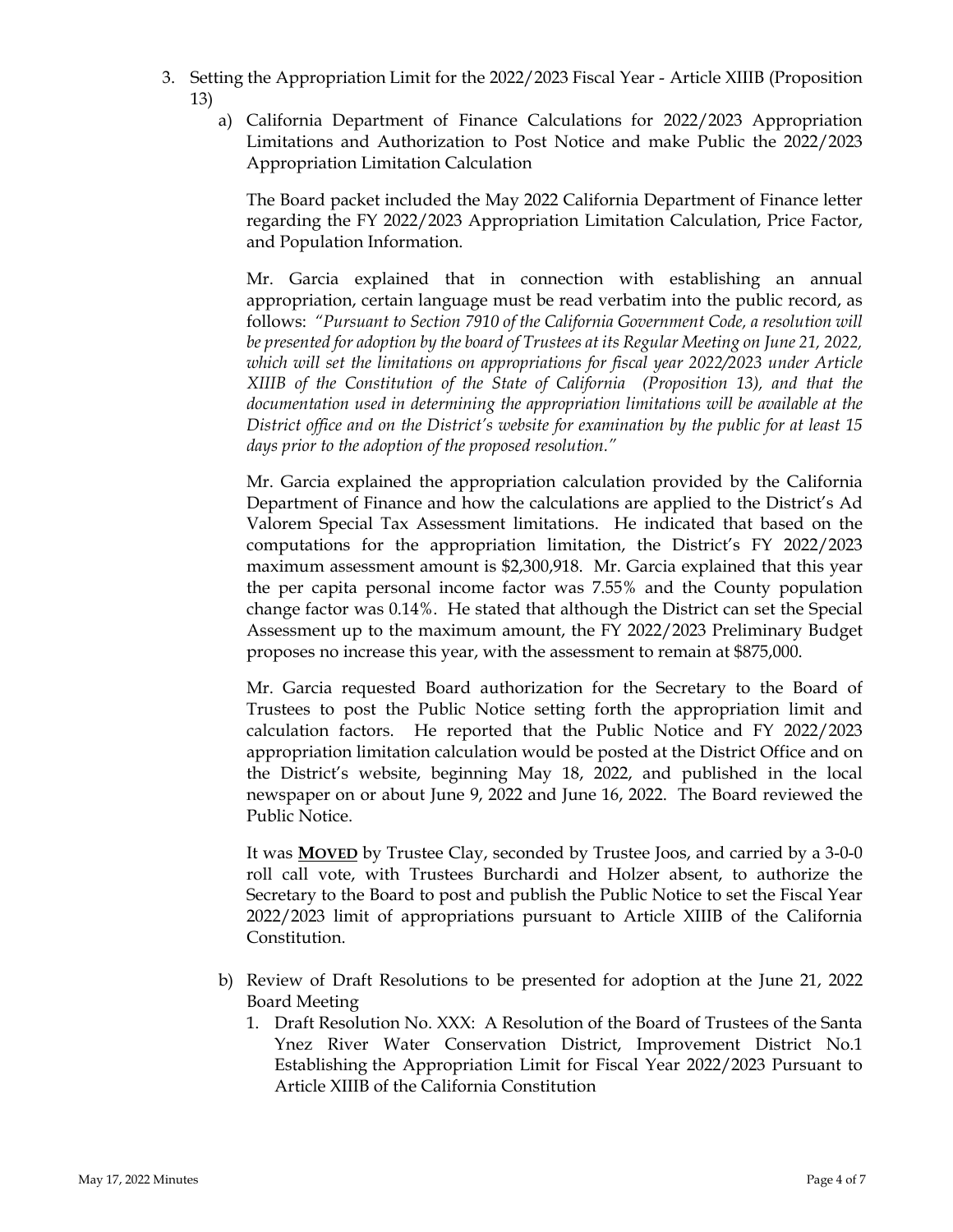2. Draft Resolution No. XXX: A Resolution of the Board of Trustees of the Santa Ynez River Water Conservation District, Improvement District No.1 Adopting the Final Budget for Fiscal Year 2022/2023 and Requesting an Assessment Levy Required to Collect \$875,000

Mr. Garcia explained that each year the draft resolutions are presented a month in advance of the adoption of the final budget and establishment of an appropriations limit, and no action is required at this time. He stated the two resolutions would be presented for consideration at the June 21, 2022 Board meeting.

- 4. Office Pavement Replacement Project
	- a) Notice of Completion

The Board packet included a Notice of Completion for the Office Pavement Replacement Project.

Mr. Garcia reported that the District's parking lot has been repaved and the project is complete. He stated that Ramsey Asphalt finished the repaving on schedule and did an excellent job. Mr. Garcia requested approval to authorize the General Manager to sign and file the Notice of Completion with the Santa Barbara County Clerk Recorders Office.

It was **MOVED** by Trustee Joos, seconded by Trustee Parker, and carried by a 3-0-0 roll call vote, with Trustees Burchardi and Holzer absent, to authorize the General Manager to sign and file the Notice of Completion for the Office Pavement Replacement Project with the Santa Barbara County Clerk Recorders Office.

#### **10. REPORT, DISCUSSION, AND POSSIBLE BOARD ACTION ON THE FOLLOWING SUBJECTS:**

# **A. SUSTAINABLE GROUNDWATER MANAGEMENT ACT**

1. Eastern Management Area Update

The Board packet included notice of the next Regular Meeting of the Eastern Management Area (EMA) Groundwater Sustainability Agency (GSA) scheduled for May 26, 2022 at 6:30 p.m., Santa Barbara County Public Health Department Virtual Public Workshop materials for the County's proposed Temporary Water Well Permitting Ordinance and State of California Executive Order N-7-22

Mr. Garcia reported on the activities related to the EMA GSA. He announced that he attended the May 10, 2022 Santa Barbara County virtual public workshop regarding the County's proposed temporary water well permitting ordinance in response to the Governor's Executive Order N-7-22. Mr. Garcia summarized the workshop materials included in the Board packet and discussed topics related to the County's well permitting process, and development of a processes for the EMA GSA to implement the Governor's Executive Order. He stated that the County's draft well permitting ordinance will be considered by the County Board of Supervisors at their meeting scheduled for May 26, 2022. Mr. Garcia reported that the EMA GSA is continuing its discussions related to future governance, projects and management actions, and funding. He reported the next regular meeting of the EMA GSA will be held on May 26, 2022.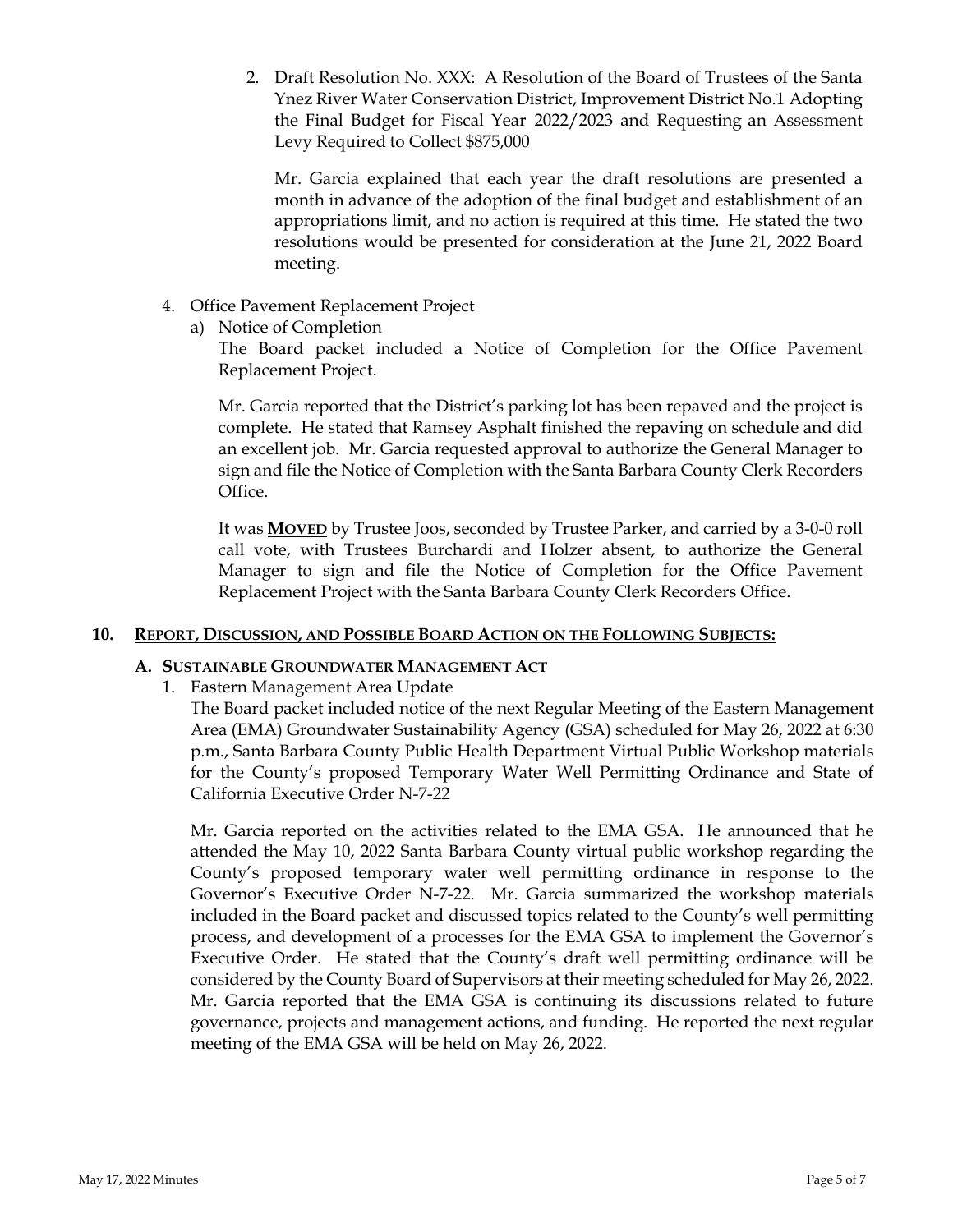# **B. CALIFORNIA DROUGHT CONDITIONS**

1. Update Regarding Statewide Drought Conditions

The Board packet included the Department of Water Resources (DWR) Current Reservoir Conditions, Metropolitan Water District of Southern California's April 26, 2022 Board Meeting materials, and the State of California Governor's Executive Order N-7-22

Mr. Garcia reviewed the Board packet materials, including the current and historical conditions of the major reservoirs in California as published by the Department of Water Resources (DWR). He reported that the 2022 State Water Project Table A Allocation will likely remain at the 5% due to the continued dry conditions. Mr. Garcia summarized the Metropolitan Water District's Board materials which involve measures in portions of southern California to respond to ongoing statewide drought conditions. He stated that ID No.1 is fortunate to have a diversified water supply portfolio which assists in managing dry year periods. Mr. Garcia reported that the recent water conservation regulations adopted by the State Water Resources Control Board are similar to and consistent with the District's current "Water Supply Alert" stage of water conservation requirements that have been in place for the District since 2017. Trustee Joos requested an update at the next Board meeting on the potential trigger points for when the District may need to implement additional water use restrictions.

# **C. CENTRAL COAST WATER AUTHORITY**

1. Update Regarding CCWA's Temporary Warren Act Contract for the Cachuma Project The Board packet included an April 22, 2022 Santa Ynez River Water Conservation District (Parent District) letter regarding comments on the Draft Environmental Assessment for the proposed Central Coast Water Authority Temporary Warren Act Contract.

Mr. Garcia provided an overview of the existing Central Coast Water Authority (CCWA) Warrant Act Contract with the United States Bureau of Reclamation (USBR) and explained that CCWA is working to negotiate an interim contract extension because the current contract is set to expire in June 2022. He explained that the National Marine Fisheries Services (NMFS) is reviewing the interim contract and proposing new restrictions which are causing complications and delays in the process. Mr. Garcia referenced the Parent District's April 22<sup>nd</sup> comment letter and concerns that the restrictions being proposed by NMFS cause significant impacts to downstream water quality and the legal framework that has been adopted to mitigate such impacts. He noted that various parties, including CCWA, USBR, the Parent District, ID No.1, and agencies on the south coast are attempting to work together and find solutions to the complications at hand. Mr. Garcia stated that more information would be provided as available.

# **11. REPORTS BY THE BOARD MEMBERS OR STAFF, QUESTIONS OF STAFF, STATUS REPORTS, ANNOUNCEMENTS, COMMITTEE REPORTS, AND OTHER MATTERS AND/OR COMMUNICATIONS NOT REQUIRING BOARD ACTION:**

The Board packet included the May 2022 Family Farm Alliance Monthly Briefing.

- **12. CORRESPONDENCE: GENERAL MANAGER RECOMMENDS FILING OF VARIOUS ITEMS:**  The Correspondence List was received by the Board.
- **13. REQUESTS FOR ITEMS TO BE INCLUDED ON THE NEXT REGULAR MEETING AGENDA:** Trustee Joos requested that staff provide an update to the Board on water conservation measures and potential triggers for further water use restrictions.